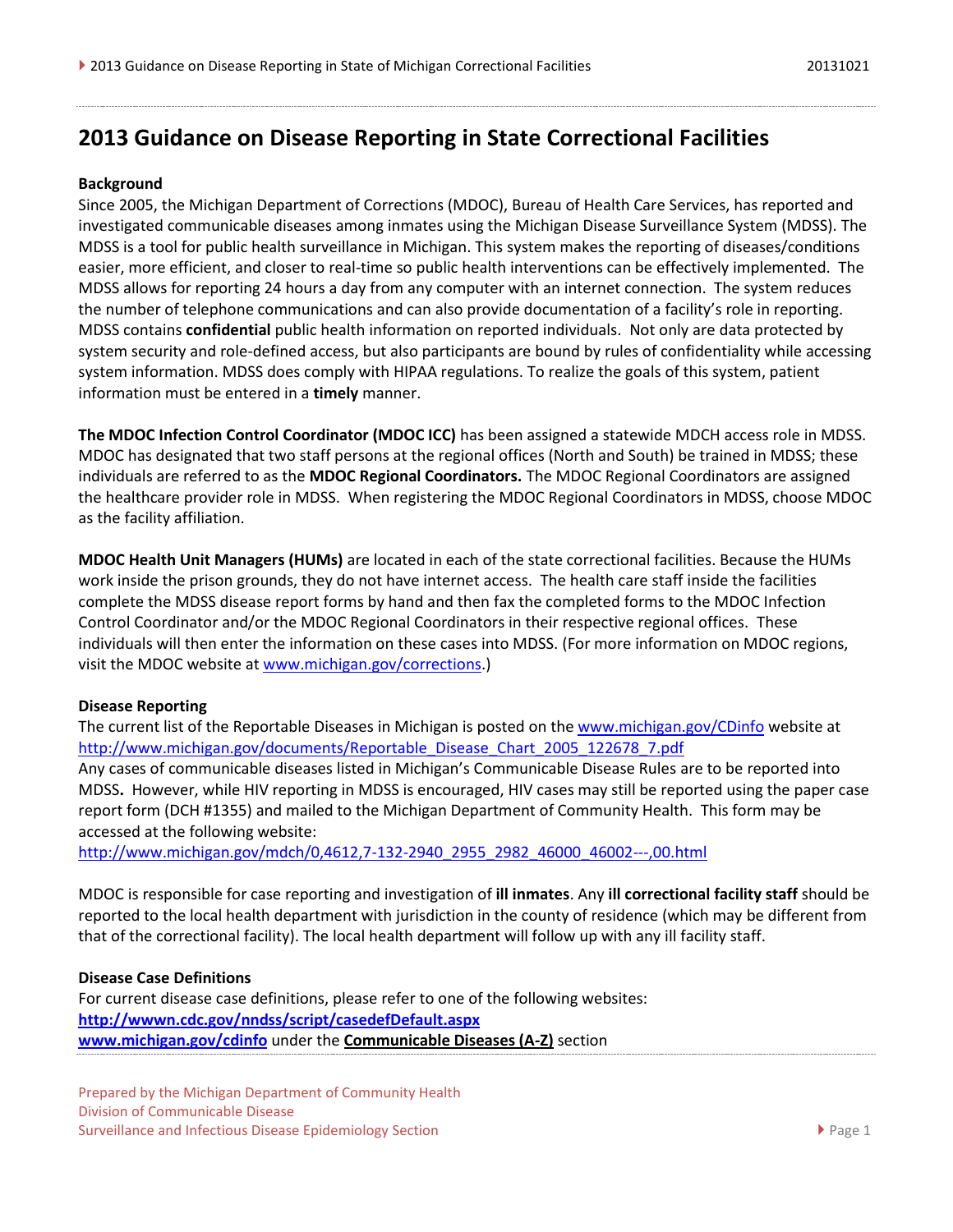#### **Timeliness of case reporting and investigation**

Rapid reporting of communicable diseases is necessary for the initiation of public health investigations and implementation of interventions to control and prevent further transmission of disease. Although inmate cases are investigated by MDOC, the cases will appear as assigned to a local public health jurisdiction as a function of MDSS, and as such they will be counted in the statistical reports of the local health jurisdiction. In these reports, four disease reporting timeliness intervals exist: from onset date to referral date, from referral date to case entry date, from referral date to completion date, and from onset date to completion date. Local health departments are required to enter cases into MDSS within 24 hours of notification. It is important that the MDOC cases be reported, investigated, and closed in a timely manner. Within 7 days of notification, at least 90% of case demographic data should be complete. For closed completed cases, 90% of all detailed case report forms should be at least 90% complete. Ref. Michigan Local Public Health Accreditation Program, Section IV, General Communicable Disease Control.)

| <b>IMMEDIATELY</b> |            | Anthrax, Botulism, Cholera, Plague, Poliomyelitis, SARS, Smallpox, Tularemia, |  |  |  |
|--------------------|------------|-------------------------------------------------------------------------------|--|--|--|
| notify MDCH staff  | Follow-up: | Viral hemorrhagic fevers, Outbreaks of any disease or condition**             |  |  |  |
| by phone (i.e.,    | 24 hours   | (**Notify MDCH immediately when serious diseases or any unusual               |  |  |  |
| speak with         |            | occurrence, cluster, outbreak, or epidemic of any disease, condition, and/or  |  |  |  |
| someone)           |            | healthcare-associated infection occurs.)                                      |  |  |  |
|                    |            | Brucellosis, Dengue fever, Diphtheria, E. coli (shiga-toxin producing),       |  |  |  |
|                    |            | Hantavirus pulmonary syndrome, Hemolytic uremic syndrome, Haemophilus         |  |  |  |
| Notify MDCH        | Follow-up: | influenzae (invasive), Hepatitis B in a pregnant woman, Invasive strep. group |  |  |  |
| within 24 hours    | 24 hours   | A, Leprosy, Measles, Meningitis - bacterial, Meningococcal disease, Novel     |  |  |  |
|                    |            | influenza, other rare diseases (e.g., VISA/VRSA), Pertussis, Q fever, Rabies, |  |  |  |
|                    |            | Rubella, Typhoid fever, Yellow fever, Viral encephalitis                      |  |  |  |
| Report within 24   | Routine    | All other reportable diseases                                                 |  |  |  |
| hours              | follow-up  |                                                                               |  |  |  |
|                    |            |                                                                               |  |  |  |

**[http://www.michigan.gov/documents/mdch/ReportableCDPyramid\\_317048\\_7.pdf](http://www.michigan.gov/documents/mdch/ReportableCDPyramid_317048_7.pdf)**

## **Reporting Outbreaks**

Generally speaking, an outbreak is defined as an incident in which two or more people have the same illness or disease, similar clinical symptoms, or the same pathogen and there is a time, place, and/or person association among these people. An outbreak of MRSA is defined as three or more culture-confirmed, epidemiologically linked cases where transmission/spread is plausible. **An unusual occurrence, outbreak, or epidemic of any disease or condition must be communicated immediately by phone to public health (state and local).** These would include a single case of some diseases that cause severe illness or death, such as:

- Botulism, which must be communicated immediately by phone to public health (state and local)
- Meningococcal disease, which must reported within 24 hours to public health (state and local)  $\bullet$

Such cases need to be reported into MDSS within 24 hours of notification. See table on previous page for time reporting requirements for reportable diseases.

## **Conducting Outbreak Investigations**

While state correctional facilities generally conduct their own internal investigation of disease outbreaks, the local public health department may also be available to assist with the outbreak investigation. In addition, the Michigan Department of Community Health can provide assistance and guidance to MDOC with (i) developing hypotheses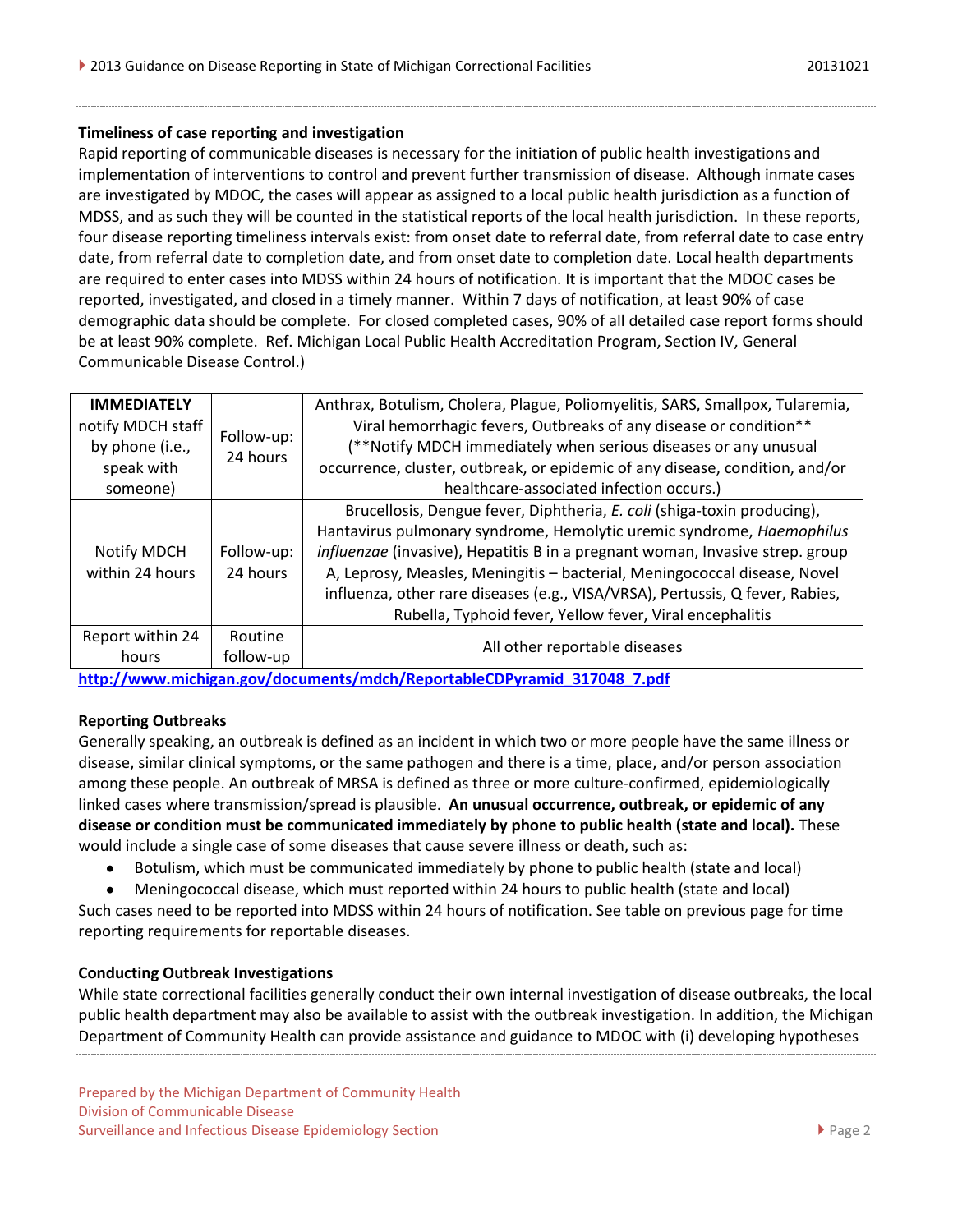to explain the most likely type of illness and vehicle of transmission, (ii) conducting case-control investigations and statistical analyses to help determine the suspect disease vehicle, (iii) specimen collection for laboratory testing, (iv) providing fact sheets, (v) information about reporting disease, and (vi) recommending evidence-based prevention and control measures appropriate to the disease.

Upon notification of an outbreak by MDOC to the state and local health departments, if need be, an outbreak response team across agencies can be assembled. For outbreaks that require closing the facility to visitors and postponing transfer of inmates to stop transmission, it is helpful to provide the designated MDOC public information officer with appropriate messaging for the media and families of inmates.

#### **Hepatitis C**

The following procedure was instituted to reduce the time that MDOC chronic hepatitis C cases are open on MDSS. Many of these cases have already been reported and investigated in the past and are follow-up blood work. All new or active MDOC Hepatitis C cases in MDSS will be reviewed by the MDOC ICC once a month. Cases older than 30 days will be closed out by the MDOC ICC according to the case definition. The current case definition and hepatitis C flowchart can be found at [www.michigan.gov/cdinfo](http://www.michigan.gov/cdinfo) If there is not enough information to determine that the case is acute, it should be marked as chronic before being completed. If more information becomes available later, the case can be reactivated, updated and completed. Cases with laboratory evidence of a positive RIBA, genotype, or antibody above signal to cut-off indicative of a true positive are to be marked confirmed. All other cases are completed as not a case.

#### **Entering State Facility Inmate Cases into MDSS**

In MDSS there is no specific field to indicate that a case is an inmate. As a work-around, the following procedure was put in place.

1. Enter **first name of the inmate followed by the 6-digit prisoner ID number** in the First Name field. The surname goes in the Last Name field. The prisoner ID number will be visible on the local health department case listing (see below).

| <b>Patient Information</b>    |                                                                  |  |  |  |  |  |
|-------------------------------|------------------------------------------------------------------|--|--|--|--|--|
| Patient Status*: OutPatient v | $ \mathbf{H} $<br>Patient Status Date* (mm/dd/yyyy) : 01/13/2011 |  |  |  |  |  |
| First* :<br>JOHN 123456       | <b>DOE</b><br>Middle:<br>Last* :                                 |  |  |  |  |  |

2. Enter the full name or abbreviation of the correctional facility in the Investigation Address under 'Street' followed by the street address; complete the city, county, and zip code fields as appropriate.

| Patient DOE, JOHN 123436 LOCKEG by HENDERSONTT (TIFFANY A HENDERSON) |                    |                    |                               |                          |  |  |  |
|----------------------------------------------------------------------|--------------------|--------------------|-------------------------------|--------------------------|--|--|--|
| <b>Address Information</b>                                           |                    |                    |                               |                          |  |  |  |
| Street: JCF 3500 N ELM RD                                            |                    |                    | Geocode Source: MDSS Zip Code |                          |  |  |  |
| City:<br>JACKSON                                                     | County:<br>Jackson | State:<br>Michigan |                               | $\mathsf{Zip}:$<br>49201 |  |  |  |

Prepared by the Michigan Department of Community Health Division of Communicable Disease Surveillance and Infectious Disease Epidemiology Section **Page 3** Page 3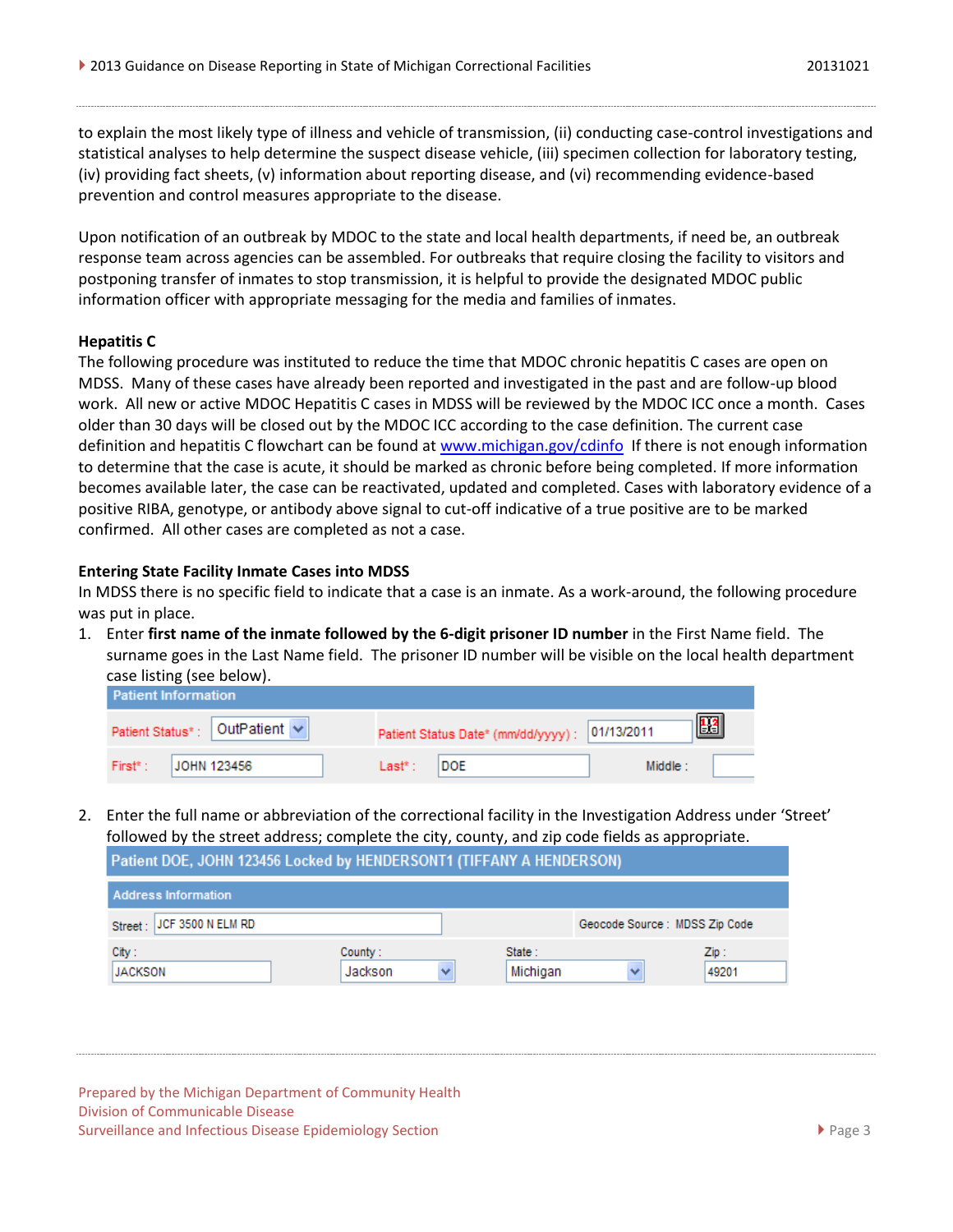3. MDOC staff members are responsible for follow-up of these cases and need to be able to locate them in the MDSS. The Primary Physician name fields in the referrer tab are searchable. Therefore it is important to enter "MDOC" in the Physician Last Name field and the facility abbreviation in the Physician First Name field.

| <b>Primary Physician</b> |            |      |             |  |  |  |
|--------------------------|------------|------|-------------|--|--|--|
| First:                   | <b>JCF</b> | Last | <b>MDOC</b> |  |  |  |

4. If MDSS flags the case to be a duplicate, it will allow deduplication at the time of entry. MDOC staff should choose 'defer' to allow the LHD or MDCH to deduplicate.

| <b>Case Investigation</b>             |                                                           |                    | <b>Administration</b>       |                      | <b>Messages</b>          | Reports                                | Logout              |
|---------------------------------------|-----------------------------------------------------------|--------------------|-----------------------------|----------------------|--------------------------|----------------------------------------|---------------------|
| Cases                                 | <b>Patient Deduplication</b>                              |                    |                             |                      |                          |                                        |                     |
| <b>New Case</b>                       | Please select the records to merge with the data entered. |                    |                             |                      |                          |                                        |                     |
| <b>New Aggregate</b><br>Cases         | Merge                                                     | <b>Score</b>       | <b>First Name</b>           | <b>Middle Name</b>   | <b>Last Name</b>         | Date of Birth                          | Gender              |
| <b>Searches</b><br><b>New Search</b>  |                                                           | <b>Case Status</b> | <b>Investigation Status</b> | <b>Disease</b>       | <b>Referral Date</b>     | Investigator                           | <b>Jurisdiction</b> |
| <b>New Aggregate</b>                  | X                                                         | 100.0%             | <b>MARY</b>                 |                      | <b>TYPHOID</b>           |                                        | <b>FEMALE</b>       |
| Search<br><b>Disease Specific</b>     | ⋒                                                         | 100.0%             | <b>MARY</b>                 |                      | <b>TYPHOID</b>           | 04/09/1980                             | <b>FEMALE</b>       |
| <b>Search</b>                         |                                                           | Confirmed          | <b>New</b>                  | <b>Typhoid Fever</b> | 06/28/2012               | HENDERSON, TIFFANY A Shiawassee County |                     |
| <b>Search Field</b><br><b>Records</b> |                                                           |                    | Cancel                      | Continue             | No Merge   Help<br>Defer |                                        |                     |

## **MDSS and the Role of Local Health Departments**

Local health departments will see the MDOC cases on their MDSS case listings. MDOC staff will investigate MDOC inmate cases. Local health departments may fax any hardcopy lab reports they receive for inmates to the MDOC Infection Control Coordinator at 517-335-0871. When laboratories refer lab results on inmates at correctional facilities to local health departments, it is preferable that they use MDSS. When a local health department determines a case is a prisoner in a Michigan state facility, the prisoner identification number and facility where housed can be located by checking with www.michigan.gov/corrections under "Offender Search." To ensure that MDOC ICC & AA staff find their cases in MDSS, local health departments need to fill in 'the abbreviation for the specific prison facility' in the physician first name field and 'MDOC' in the physician last name field, as described above in '**Entering State Facility Inmate Cases into MDSS.'**

## *Note that any ill MDOC staff should be reported to the local health department where the staff person resides; the local health department is responsible for completing follow-up with any ill MDOC staff in their jurisdiction.*

## **Other MDSS Functions**

#### Deduplication

The purpose of deduplication is to determine whether the patient and/or case information already exists in the system. MDSS deduplicates patient records at the time of New Case entry or from the Pending Work Queue (under the Administration module). The health care provider role in MDSS does not allow for the deduplication function. If a health care provider submits a new case and it does not appear immediately on the case listing, it can be found by clicking on the 'Unassigned Cases' button under the Case Investigation module where it will remain until deduplicated (see next section). Deduplication is a two-step process, and is described below.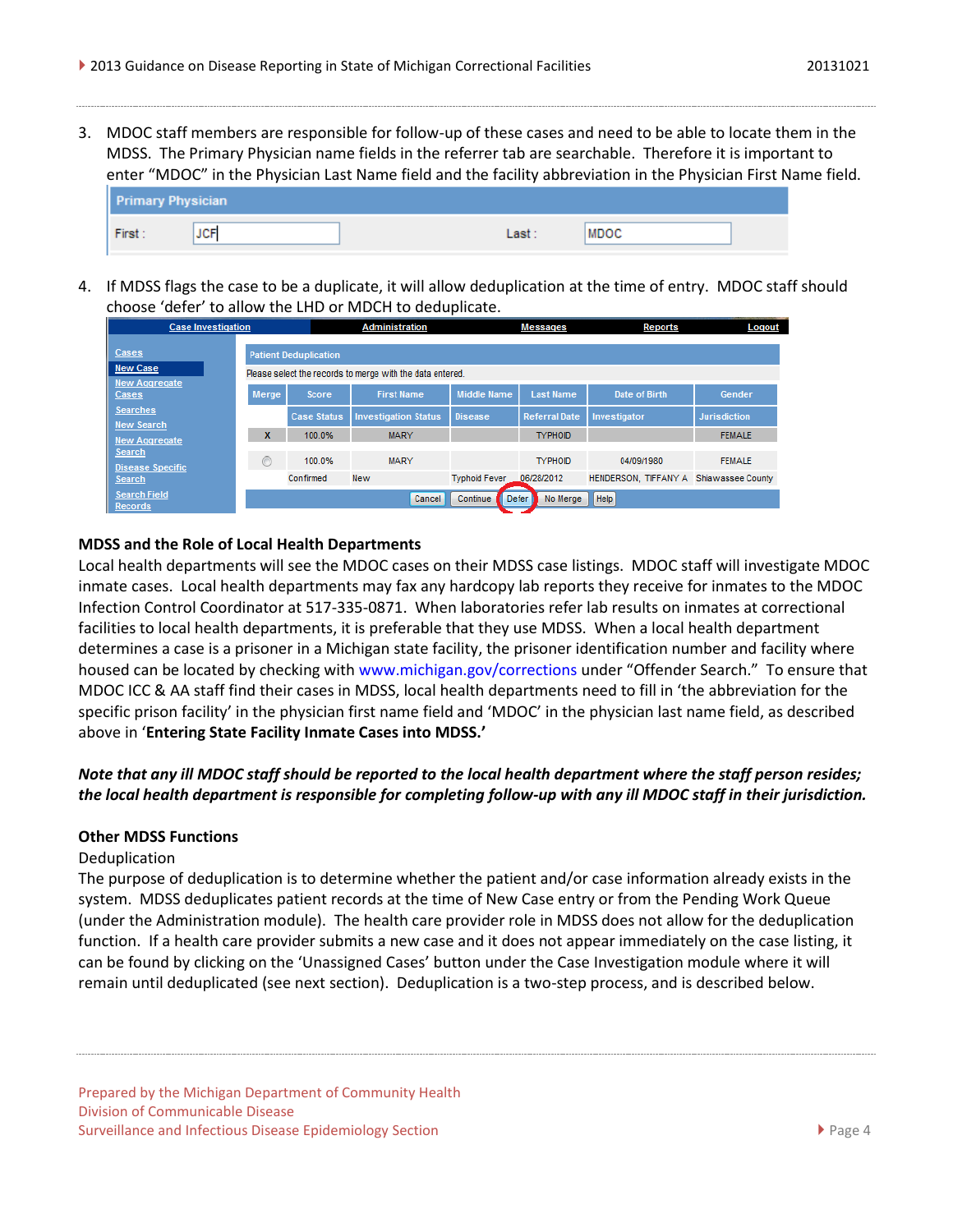*Patient deduplication* ― When a new case is entered in MDSS and a patient record exists for that individual, the patient will have to be deduplicated, i.e., the MDSS user at the local health department or state level will decide whether the patient is the same individual. Specifically, if the patient information for names, date of birth, and gender match, then the patient records can be merged; if not enough information matches, then the records are not merged. **When merging an MDOC case with an existing patient record, the 6-digit prisoner ID number should be kept during the patient deduplication process**. After deduplication, conduct a search to find the patient just merged and update the record by adding MDOC to the physician last name field and the MDOC facility to the physician first name field under the Referrer tab. If the merged case was completed, the case can be activated, updated, and then closed again.

*Case deduplication* — When the case deduplication screen appears, the MDSS user must determine if the new case matches another existing disease report for this patient. When a new case for an inmate is merged with an existing patient record, the record can be reactivated and updated with new patient information. When deduplicating, if there is any doubt about whether the two patients are the same individual, do not merge.

FOR HIV CASES ONLY: If the patient information for names, date of birth, and gender match, then the patient records can be matched, however, **do not proceed through the case deduplication portion**. Simply click 'Place in Queue' and the case will be deduplicated from the queue. This will ensure that case information is not erased by new information.

Searching for MDOC cases:

- 1. Log onto MDSS
- 2. Under the case investigation module, choose 'New Search'
- 3. Enter in the appropriate time frame under Referral Date
- 4. Click the 'Advanced' button
- 5. Type MDOC into the Physician Last Name field
- 6. Hit the 'Search' button

## **Investigating and closing out (completing) cases in MDSS**

HUMs will complete a disease-specific MDSS report form for each case to be reported; these forms are available from the MDSS (Display Supplemental Forms link). When filled out, the completed form should be faxed to the MDOC Infection Control Coordinator and/or the MDOC Regional Coordinators in their respective regional offices to be entered in MDSS. Once the appropriate case definition is reached for the particular disease and the MDSS disease report form is completed in MDSS, the case can be closed out (i.e., mark as completed). Additional information received after the case has been completed can be added to the case report by the **MDOC ICC** by changing the case investigation status from 'completed' to 'completed – follow up.'

#### **MDSS Reports**

Selecting the **REPORTS** menu from the TopBar displays all of the MDSS Reports options in the SideBar along with the default report's parameters or "limitations/selection" screen. Report parameters are used to identify which cases you would like to include or exclude from the report output. Most reports can be output in three different formats. Of note, "Report 1: Line Listing" presents patient-level data; therefore, the data that can be viewed/exported by a user are limited by the user's role and permissions. All other reports present only aggregate level data and are not limited by a user's role or permissions.

Prepared by the Michigan Department of Community Health Division of Communicable Disease Surveillance and Infectious Disease Epidemiology Section **Page 5** Page 5